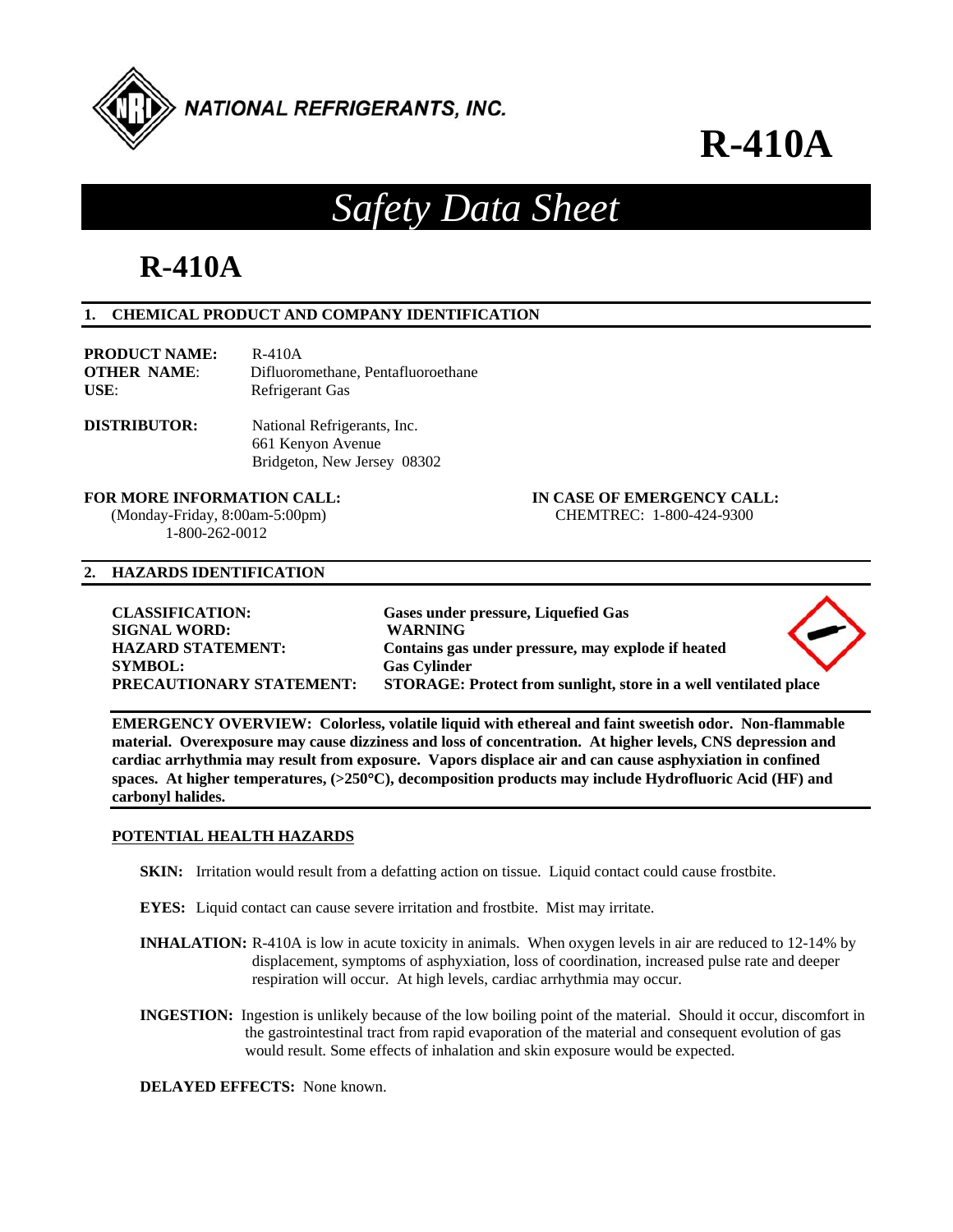

#### **3. COMPOSITION / INFORMATION ON INGREDIENTS**

#### **INGREDIENT NAME CAS NUMBER WEIGHT %**

Difluoromethane 75-10-5 50 Pentafluoroethane 354-33-6 50

#### **COMMON NAME and SYNONYMS**

R-410A; HFC410A

There are no impurities or stabilizers that contribute to the classification of the material identified in Section 2

#### **4. FIRST AID MEASURES**

- **SKIN:** Promptly flush skin with water until all chemical is removed. If there is evidence of frostbite, bathe (do not rub) with lukewarm (not hot) water. If water is not available, cover with a clean, soft cloth or similar covering. Get medical attention if symptoms persist.
- **EYES:** Immediately flush eyes with large amounts of water for at least 15 minutes (in case of frostbite water should be lukewarm, not hot) lifting eyelids occasionally to facilitate irrigation. Get medical attention if symptoms persist.
- **INHALATION:** Immediately remove to fresh air. If breathing has stopped, give artificial respiration. Use oxygen as required, provided a qualified operator is available. Get medical attention. Do not give epinephrine (adrenaline).
- **INGESTION:** Ingestion is unlikely because of the physical properties and is not expected to be hazardous. Do not induce vomiting unless instructed to do so by a physician.
- **ADVICE TO PHYSICIAN:** Because of the possible disturbances of cardiac rhythm, catecholamine drugs, such as epinephrine, should be used with special caution and only in situations of emergency life support. Treatment of overexposure should be directed at the control of symptoms and the clinical conditions.

#### **5. FIRE FIGHTING MEASURES**

#### **FLAMMABLE PROPERTIES**

**FLASH POINT:** Gas, not applicable per DOT regulations **FLASH POINT METHOD:** Not applicable **AUTOIGNITION TEMPERATURE: >750°C UPPER FLAME LIMIT (volume % in air):** None by ASTM D-56-82 **LOWER FLAME LIMIT (volume % in air):** None by ASTM E-681 **FLAME PROPAGATION RATE (solids):** Not applicable **OSHA FLAMMABILITY CLASS:** Not applicable

#### **EXTINGUISHING MEDIA:**

Use any standard agent – choose the one most appropriate for type of surrounding fire (material itself is not flammable)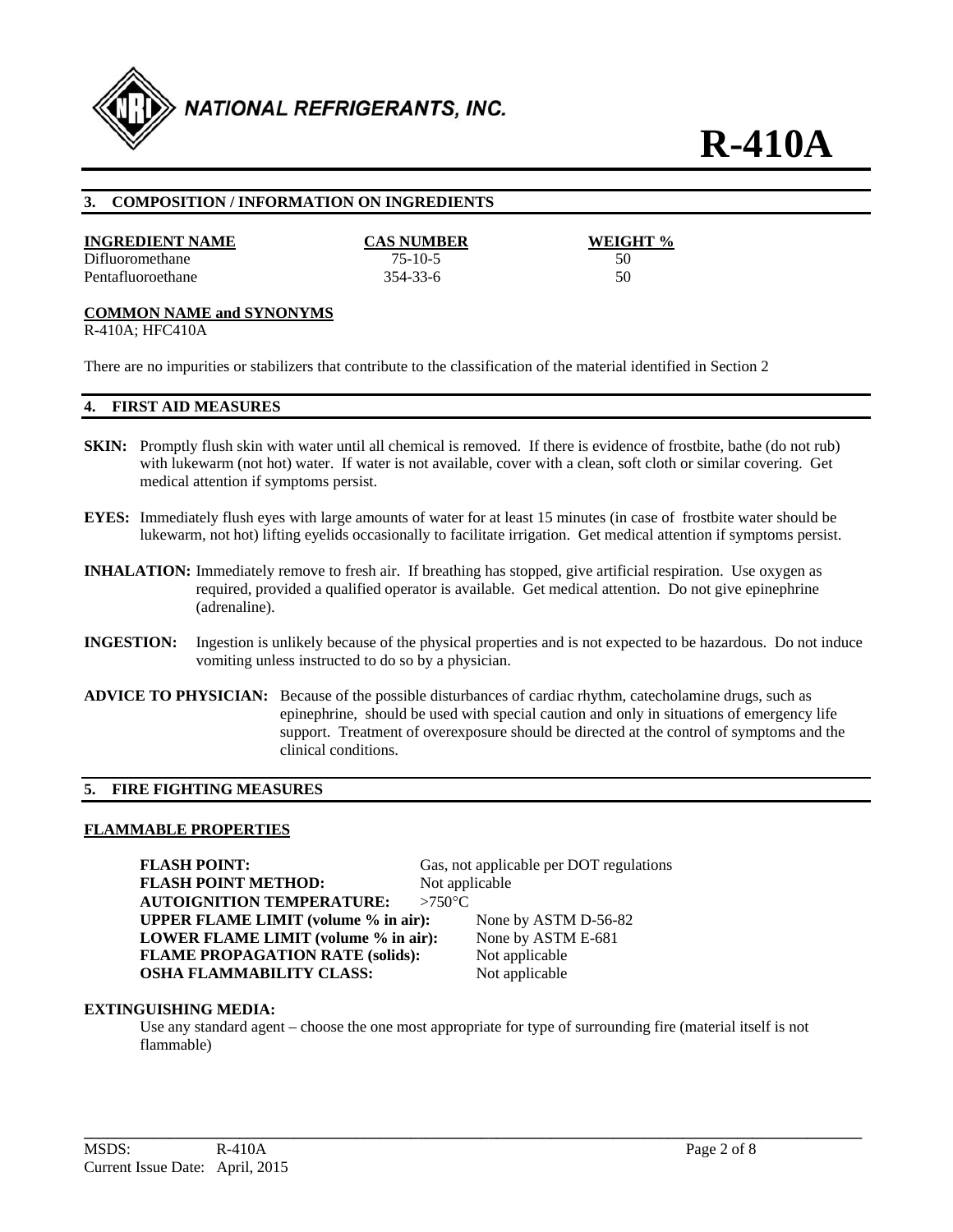

#### **UNUSUAL FIRE AND EXPLOSION HAZARDS:**

 R-410A is not flammable at ambient temperatures and atmospheric pressure. However, this material will become combustible when mixed with air under pressure and exposed to strong ignition sources. Contact with certain reactive metals may result in formation of explosive or exothermic reactions under specific conditions (e.g. very high temperatures and/or appropriate pressures).

#### **SPECIAL FIRE FIGHTING PRECAUTIONS/INSTRUCTIONS**:

 Firefighters should wear self-contained, NIOSH-approved breathing apparatus for protection against possible toxic decomposition products. Proper eye and skin protection should be provided. Use water spray to keep fire-exposed containers cool.

#### **6. ACCIDENTAL RELEASE MEASURES**

**IN CASE OF SPILL OR OTHER RELEASE:** (Always wear recommended personal protective equipment.) Evacuate unprotected personnel. Product dissipates upon release. Protected personnel should remove ignition sources and shut off leak, if without risk, and provide ventilation. Unprotected personnel should not return to the affected area until air has been tested and determined safe, including low-lying areas.

#### **Spills and releases may have to be reported to Federal and/or local authorities. See Section 15 regarding reporting requirements.**

#### **7. HANDLING AND STORAGE**

**NORMAL HANDLING:** (Always wear recommended personal protective equipment.) Avoid breathing vapors and liquid contact with eyes, skin or clothing. Do not puncture or drop cylinders, expose them to open flame or excessive heat. Use authorized cylinders only. Follow standard safety precautions for handling and use of compressed gas cylinders.

R-410A should not be mixed with air above atmospheric pressure for leak testing or any other purpose.

#### **STORAGE RECOMMENDATIONS:**

Store in a cool, well-ventilated area of low fire risk and out of direct sunlight. Protect cylinder and its fittings from physical damage. Storage in subsurface locations should be avoided. Close valve tightly after use and when empty.

#### **INCOMPATIBILITIES:**

Freshly abraded aluminum surfaces at specific temperatures and pressures may cause a strong exothermic reaction. Chemically reactive metals: potassium, calcium, powdered aluminum, magnesium, and zinc.

#### **8. EXPOSURE CONTROLS / PERSONAL PROTECTION**

#### **ENGINEERING CONTROLS:**

Provide local ventilation at filling zones and areas where leakage is probable. Mechanical (general) ventilation may be adequate for other operating and storage areas.

#### **PERSONAL PROTECTIVE EQUIPMENT**

#### **SKIN PROTECTION:**

Skin contact with refrigerant may cause frostbite. General work clothing and gloves (leather) should provide adequate protection. If prolonged contact with the liquid or gas is anticipated, insulated gloves constructed of PVA,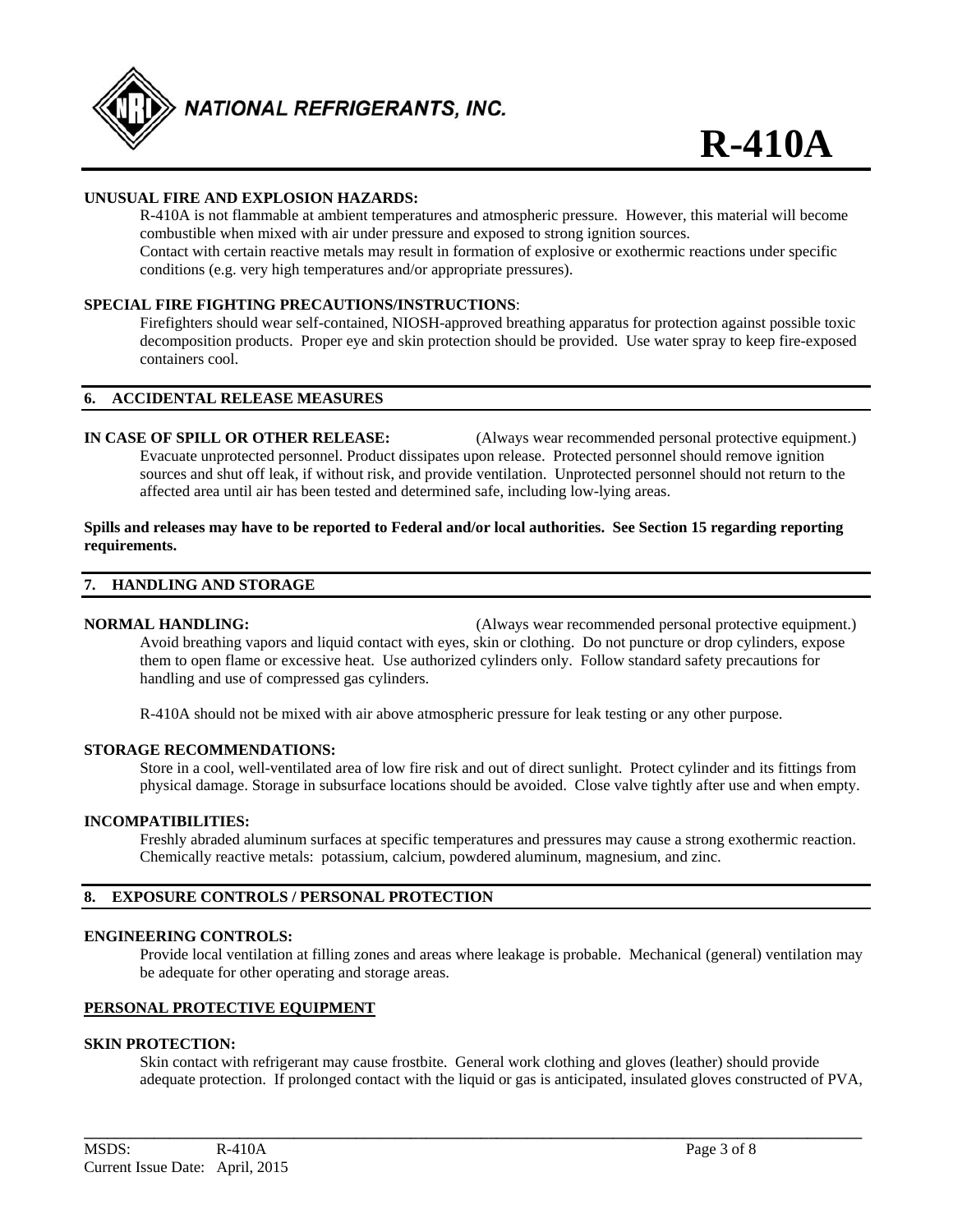

neoprene or butyl rubber should be used. Any contaminated clothing should be promptly removed and washed before reuse.

#### **EYE PROTECTION:**

For normal conditions, wear safety glasses. Where there is reasonable probability of liquid contact, wear chemical safety goggles.

#### **RESPIRATORY PROTECTION:**

None generally required for adequately ventilated work situations. For accidental release or non-ventilated situations, or release into confined space, where the concentration may be above the PEL of 1,000 ppm, use a selfcontained, NIOSH-approved breathing apparatus or supplied air respirator. For escape: use the former or a NIOSHapproved gas mask with organic vapor canister.

#### **ADDITIONAL RECOMMENDATIONS:**

Where contact with liquid is likely, such as in a spill or leak, impervious boots and clothing should be worn. High dose-level warning signs are recommended for areas of principle exposure. Provide eyewash stations and quickdrench shower facilities at convenient locations. For tank cleaning operations, see OSHA regulations, 29 CFR 1910.132 and 29 CFR 1910.133.

#### **EXPOSURE GUIDELINES**

| <b>INGREDIENT NAME</b> | <b>ACGIH TLV</b> | OSHA PEL | <b>OTHER LIMIT</b>      |
|------------------------|------------------|----------|-------------------------|
| Difluoromethane        | None             | None     | $*1000$ ppm TWA (8hr)   |
| Pentafluoroethane      | None             | None     | $*1000$ ppm TWA $(8hr)$ |
|                        |                  |          |                         |

\* = Workplace Environmental Exposure Level (AIHA)

**OTHER EXPOSURE LIMITS FOR POTENTIAL DECOMPOSITION PRODUCTS:**  Hydrogen Fluoride: ACGIH TLV: 2 ppm ceiling, 0.5ppm TLV-TWA

#### **9. PHYSICAL AND CHEMICAL PROPERTIES**

| <b>APPEARANCE:</b>                        | Clear, colorless liquid and vapor          |
|-------------------------------------------|--------------------------------------------|
| <b>PHYSICAL STATE:</b>                    | Gas at ambient temperatures                |
| <b>MOLECULAR WEIGHT:</b>                  | 72.6                                       |
| <b>CHEMICAL FORMULA:</b>                  | $CH_2F_2$ CHF <sub>2</sub> CF <sub>3</sub> |
| <b>ODOR:</b>                              | Faint ethereal odor                        |
| <b>SPECIFIC GRAVITY</b> (water $= 1.0$ ): | 1.08 @ 21.1 °C (70 °F)                     |
| <b>SOLUBILITY IN WATER (weight %):</b>    | Unknown                                    |
| $pH$ :                                    | Neutral                                    |
| <b>BOILING POINT:</b>                     | $-48.5$ °C ( $-55.4$ °F)                   |
| <b>FREEZING POINT:</b>                    | Not determined                             |
| <b>VAPOR PRESSURE:</b>                    | 215.3 psia @ 70°F                          |
|                                           | 490.2 psia @ 130°F                         |
| <b>VAPOR DENSITY</b> (air $= 1.0$ ):      | 3.0                                        |
| <b>EVAPORATION RATE:</b>                  | >1COMPARED TO: $CC14 = 1$                  |
| % VOLATILES:                              | 100                                        |
| <b>ODOR THRESHHOLD:</b>                   | Not established                            |
| <b>FLAMMABILITY:</b>                      | Not applicable                             |
| LEL/UEL:                                  | None/None                                  |
| <b>RELATIVE DENSITY:</b>                  | 1.08 g/cm <sup>3</sup> at 21.1 °C          |
| <b>PARTITION COEFF (n-octanol/water)</b>  | Not applicable                             |
|                                           |                                            |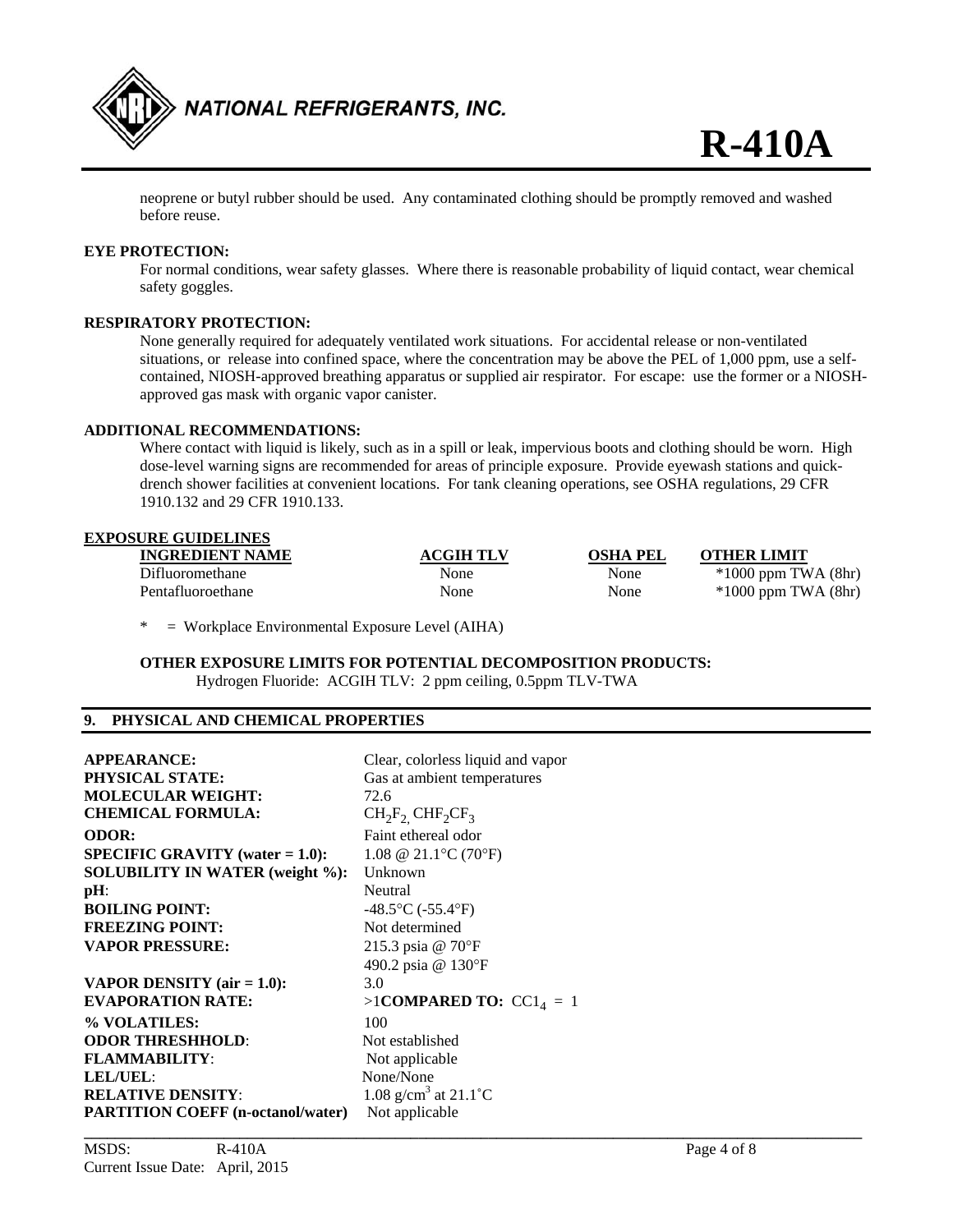

#### **AUTO IGNITION TEMP**: >750˚C **DECOMPOSITION TEMPERATURE**: >250˚C **VISCOSITY:** Not applicable **FLASH POINT:** Not applicable

(Flash point method and additional flammability data are found in Section 5.)

### **10. STABILITY AND REACTIVITY**

#### **NORMALLY STABLE? (CONDITIONS TO AVOID):**

The product is stable.

Do not mix with oxygen or air above atmospheric pressure. Any source of high temperature, such as lighted cigarettes, flames, hot spots or welding may yield toxic and/or corrosive decomposition products.

#### **INCOMPATIBILITIES:**

(Under specific conditions: e.g. very high temperatures and/or appropriate pressures) – Freshly abraded aluminum surfaces (may cause strong exothermic reaction). Chemically active metals: potassium, calcium, powdered aluminum, magnesium and zinc.

#### **HAZARDOUS DECOMPOSITION PRODUCTS:**

Halogens, halogen acids and possibly carbonyl halides.

#### **HAZARDOUS POLYMERIZATION:**

Will not occur.

#### **11. TOXICOLOGICAL INFORMATION**

#### **IMMEDIATE (ACUTE) EFFECTS:**

Difluoromethane:  $LC_{50}$ : Inhalation 4 hr. (rat) -  $\geq$  520,000 ppm Pentafluoroethane: Cardiac Sensitization threshold  $(dog) \ge 100,000$  ppm

#### **DELAYED (SUBCHRONIC AND CHRONIC) EFFECTS:**

Teratology – negative Subchronic inhalation (rat) NOEL – 50,000 ppm

#### **REPEATED DOSE TOXICITY:**

Lifetime inhalation exposure of male rats was associated with a small increase in salivary gland fibrosarcomas.

#### **OTHER DATA:**

Not active in four genetic studies

#### **FURTHER INFORMATION**:

Acute effects of rapid evaporation of the liquid may cause frostbite. Vapors are heavier than air and can displace oxygen causing difficulty breathing or suffocation. May cause cardiac arrhythmia.

#### **POTENTIAL HEALTH HAZARDS**

**SKIN:** Irritation would result from a defatting action on tissue. Liquid contact could cause frostbite.

**\_\_\_\_\_\_\_\_\_\_\_\_\_\_\_\_\_\_\_\_\_\_\_\_\_\_\_\_\_\_\_\_\_\_\_\_\_\_\_\_\_\_\_\_\_\_\_\_\_\_\_\_\_\_\_\_\_\_\_\_\_\_\_\_\_\_\_\_\_\_\_\_\_\_\_\_\_\_\_\_\_\_\_\_\_\_\_\_\_\_\_\_\_\_\_\_\_\_\_\_** 

**EYES:** Liquid contact can cause severe irritation and frostbite. Mist may irritate.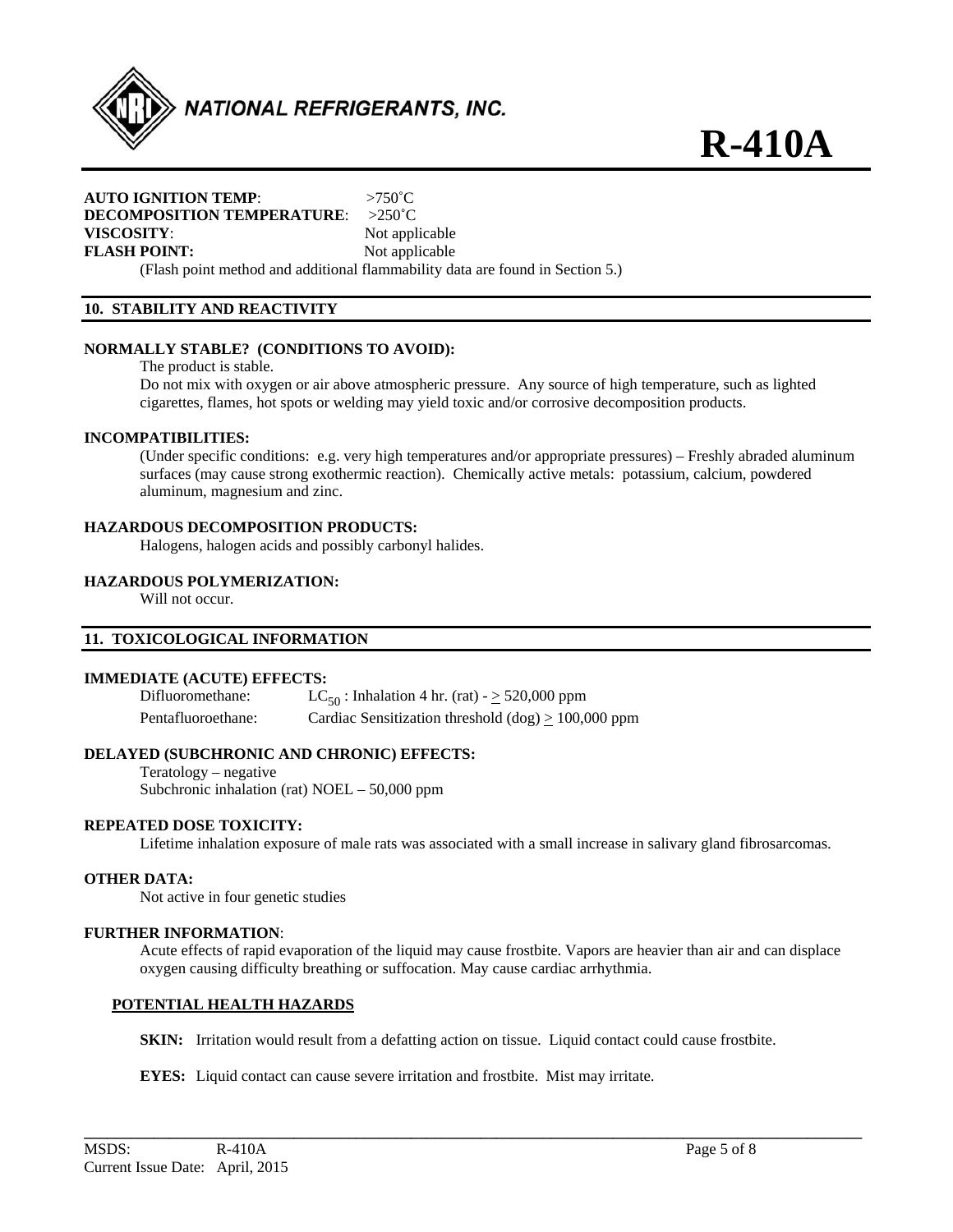

|                                                                 |                                     | respiration will occur. At high levels, cardiac arrhythmia may occur.                                       | <b>INHALATION:</b> R-410A is low in acute toxicity in animals. When oxygen levels in air are reduced to 12-14% by<br>displacement, symptoms of asphyxiation, loss of coordination, increased pulse rate and deeper                                                                                             |           |
|-----------------------------------------------------------------|-------------------------------------|-------------------------------------------------------------------------------------------------------------|----------------------------------------------------------------------------------------------------------------------------------------------------------------------------------------------------------------------------------------------------------------------------------------------------------------|-----------|
|                                                                 |                                     |                                                                                                             | <b>INGESTION:</b> Ingestion is unlikely because of the low boiling point of the material. Should it occur, discomfort in<br>the gastrointestinal tract from rapid evaporation of the material and consequent evolution of gas<br>would result. Some effects of inhalation and skin exposure would be expected. |           |
|                                                                 | <b>DELAYED EFFECTS:</b> None known. |                                                                                                             |                                                                                                                                                                                                                                                                                                                |           |
|                                                                 |                                     | Ingredients found on one of the OSHA designated carcinogen lists are listed below.                          |                                                                                                                                                                                                                                                                                                                |           |
| <b>INGREDIENT NAME</b><br>No ingredients listed in this section |                                     | NTP STATUS                                                                                                  | <b>IARC STATUS</b>                                                                                                                                                                                                                                                                                             | OSHA LIST |
| <b>12. ECOLOGICAL INFORMATION</b>                               |                                     |                                                                                                             |                                                                                                                                                                                                                                                                                                                |           |
| <b>Degradability (BOD):</b>                                     |                                     | <b>Octanol Water Partition Coefficient:</b> Log $P_{ow} = 1.48$ (pentafluoroethane), 0.21 (difluoromethane) | R-410A is a gas at room temperature; therefore, it is unlikely to remain in water.                                                                                                                                                                                                                             |           |

#### **13. DISPOSAL CONSIDERATIONS**

#### **RCRA**

**Is the unused product a RCRA hazardous waste if discarded?** Not a hazardous waste. **If yes, the RCRA ID number is:** Not applicable.

#### **OTHER DISPOSAL CONSIDERATIONS:**

 Disposal must comply with federal, state, and local disposal or discharge laws. R-410A is subject to U.S. Environmental Protection Agency Clean Air Act Regulations Section 608 in 40 CFR Part 82 regarding refrigerant recycling.

The information offered here is for the product as shipped. Use and/or alterations to the product such as mixing with other materials may significantly change the characteristics of the material and alter the RCRA classification and the proper disposal method.

#### **14. TRANSPORT INFORMATION**

| US DOT ID NUMBER:            | UN  |
|------------------------------|-----|
| US DOT PROPER SHIPPING NAME: | Lig |
| US DOT HAZARD CLASS:         | 2.2 |
| US DOT PACKING GROUP:        | Not |

**UN3163** Liquefied gas, n.o.s., (Pentafluoroethane, Difluoromethane) Not applicable

For additional information on shipping regulations affecting this material, contact the information number found in Section 1.

**\_\_\_\_\_\_\_\_\_\_\_\_\_\_\_\_\_\_\_\_\_\_\_\_\_\_\_\_\_\_\_\_\_\_\_\_\_\_\_\_\_\_\_\_\_\_\_\_\_\_\_\_\_\_\_\_\_\_\_\_\_\_\_\_\_\_\_\_\_\_\_\_\_\_\_\_\_\_\_\_\_\_\_\_\_\_\_\_\_\_\_\_\_\_\_\_\_\_\_\_** 

#### **15. REGULATORY INFORMATION**

### **TOXIC SUBSTANCES CONTROL ACT (TSCA)**

**TSCA INVENTORY STATUS:** Components listed on the TSCA inventory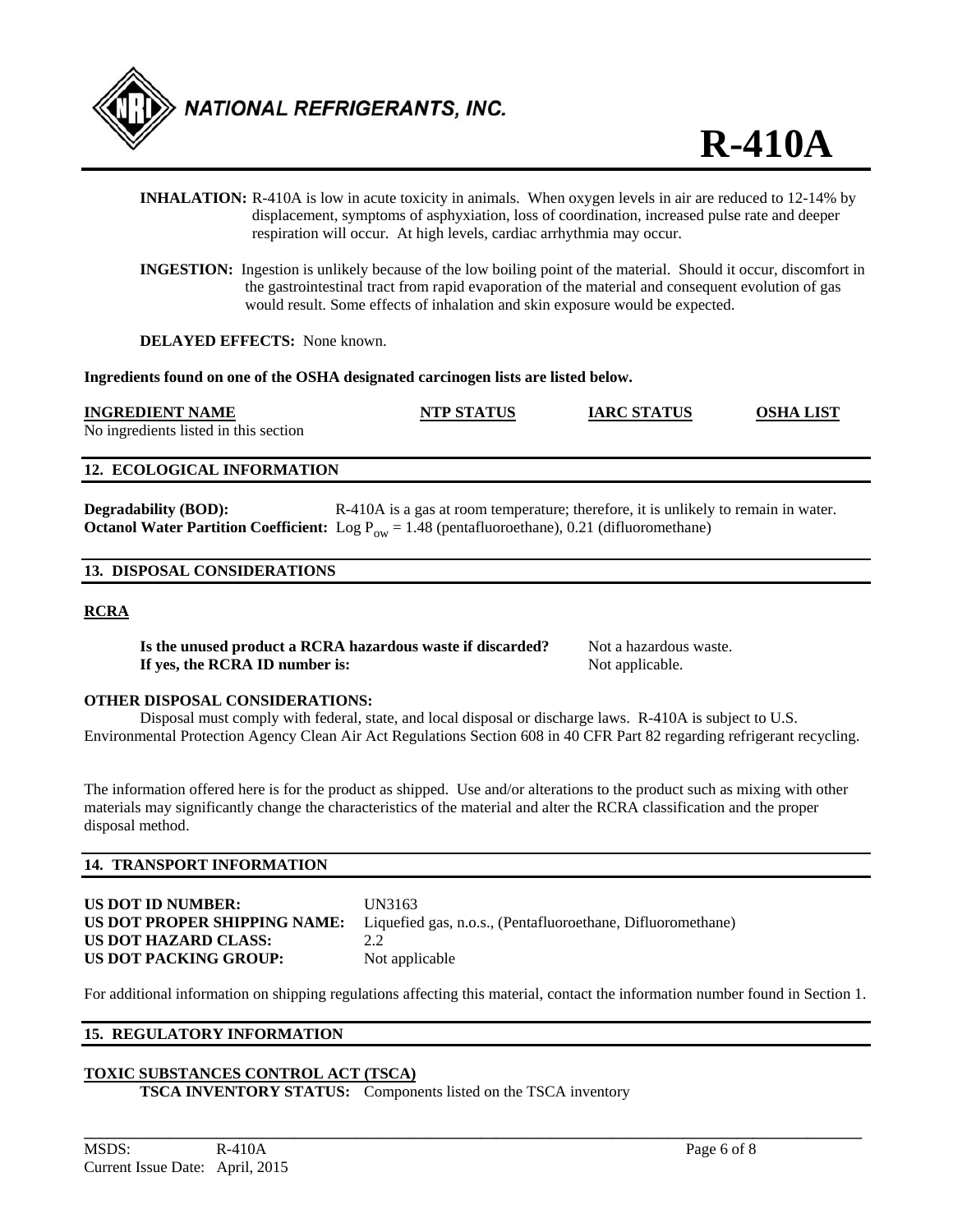

**OTHER TSCA ISSUES:** Subject to Section 12(b) export notification. May contain 0-10ppm Ethane, 2chloro-1,1,1-trifluoro, CAS#75-88-7

#### **SARA TITLE III / CERCLA**

"Reportable Quantities" (RQs) and/or "Threshold Planning Quantities" (TPQs) exist for the following ingredients.

**INGREDIENT NAME SARA / CERCLA RQ (lb.) SARA EHS TPQ (lb.)**

No ingredients listed in this section

**Spills or releases resulting in the loss of any ingredient at or above its RQ requires immediate notification to the National Response Center [(800) 424-8802] and to your Local Emergency Planning Committee.** 

**SECTION 311 HAZARD CLASS:** IMMEDIATE PRESSURE

#### **SARA 313 TOXIC CHEMICALS:**

The following ingredients are SARA 313 "Toxic Chemicals". CAS numbers and weight percents are found in Section 2.

#### **INGREDIENT NAME COMMENT**

No ingredients listed in this section

#### **STATE RIGHT-TO-KNOW**

In addition to the ingredients found in Section 2, the following are listed for state right-to-know purposes.

#### **INGREDIENT NAME WEIGHT % COMMENT**

No ingredients listed in this section

### **ADDITIONAL REGULATORY INFORMATION:**

R-410A is subject to U.S. Environmental Protection Agency Clean Air Act Regulations at 40 CFR Part 82.

**WARNING: Do not vent** to the atmosphere. To comply with provisions of the U.S. Clean Air Act, any residual must be recovered. **Contains Pentafluoroethane (HFC-125) and Difluoromethane (HFC-32),** greenhouse gases which may contribute to global warming.

#### **WHMIS CLASSIFICATION (CANADA):**

This product has been evaluated in accordance with the hazard criteria of the CPR and the MSDS contains all the information required by the CPR.

#### **FOREIGN INVENTORY STATUS:**

EU – EINECS # 2065578 – HFC-125

### **16. OTHER INFORMATION**

| <b>CURRENT ISSUE DATE:</b><br><b>PREVIOUS ISSUE DATE:</b> | April, 2015<br>November, 2012                                                                                                                                                                                                                                                                                                                                            |
|-----------------------------------------------------------|--------------------------------------------------------------------------------------------------------------------------------------------------------------------------------------------------------------------------------------------------------------------------------------------------------------------------------------------------------------------------|
| <b>OTHER INFORMATION:</b>                                 | HMIS Classification: Health $-1$ , Flammability $-1$ , Reactivity $-0$<br>NFPA Classification: Health $-2$ , Flammability $-1$ , Reactivity $-0$<br>ANSI / ASHRAE 34 Safety Group $-$ A1                                                                                                                                                                                 |
|                                                           | <b>Regulatory Standards:</b><br>$\overline{O}$ (1, $\overline{O}$ (1, $\overline{O}$ (1, $\overline{O}$ (1, $\overline{O}$ (1, $\overline{O}$ 1, $\overline{O}$ 1, $\overline{O}$ 1, $\overline{O}$ 1, $\overline{O}$ 1, $\overline{O}$ 1, $\overline{O}$ 1, $\overline{O}$ 1, $\overline{O}$ 1, $\overline{O}$ 1, $\overline{O}$ 1, $\overline{O}$ 1, $\overline{O}$ 1, |

1. OSHA regulations for compressed gases: 29 CFR 1910.101